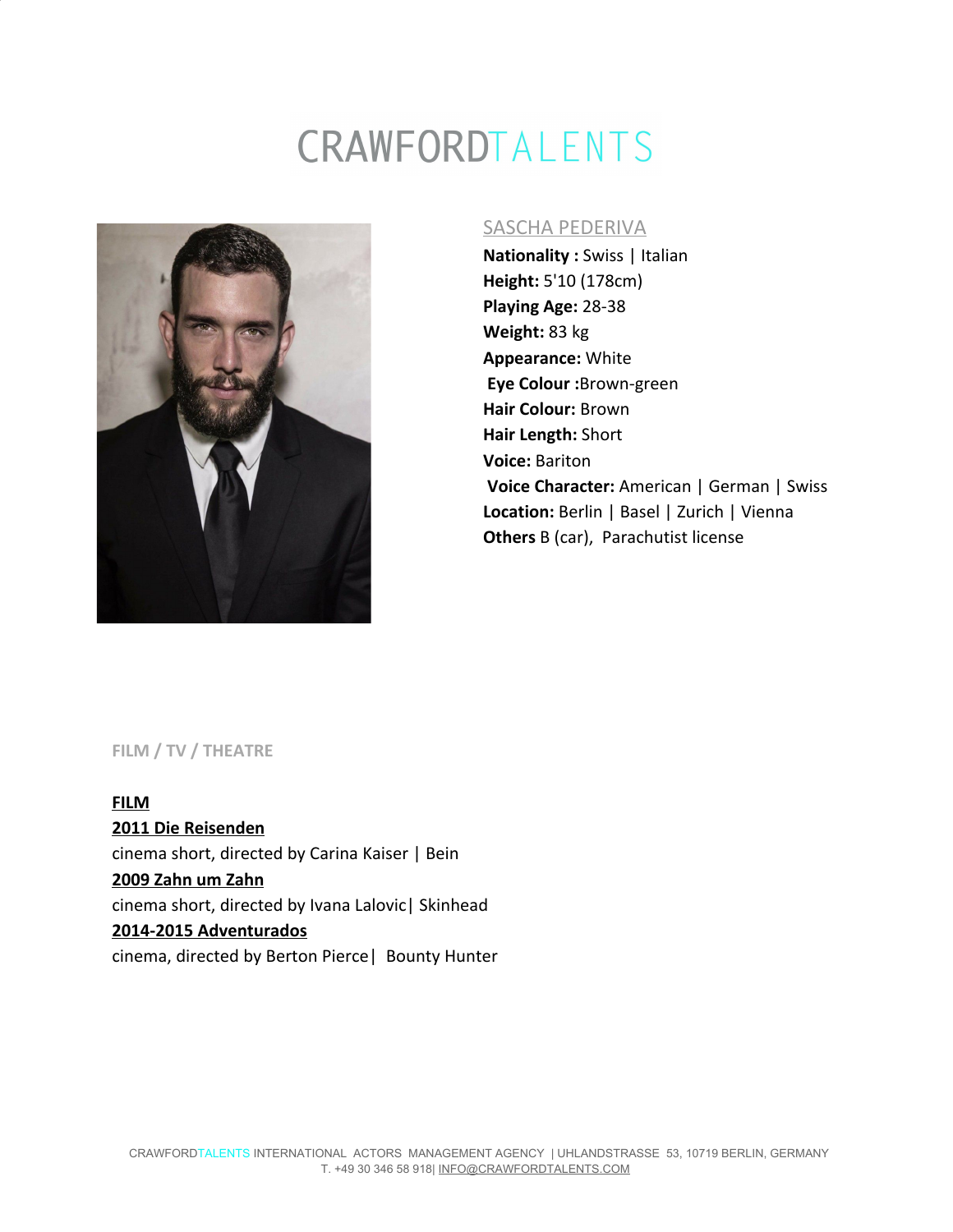**TV 2018 "Alarm für Cobra 11"** Tv series | directed by; Franco Tozza | Nahit **2018 Schneeweißchen& Rosenrot** tv movie | directed b Seyhan Deri| DESIGNER **2018 Rivalen & Rebellen** TV Serie - directed by Oliver Sommer- Fotograf **2017 2017 "Urlaub mit Mama"(AT)** Tv Movie, directed by Florian Froschmayer / MASSAGEGAST **2017 EINSTEIN** Tv series directed by: Felix Stienz / Andreas Golm **2012-2016 GZSZ Gute Zeiten Schlechte Zeiten** 20 episodes, Tv series directed by: various |Roberto Falciani / Robert Küpper **2013 Zwei mitten im Leben** Tv Movie , directed by: Peter Gersina | Portier **2012- 2015 Verbotene Liebe** 211 episodes, Tv series , directed by: various|Sascha Vukovic **2012 Der Bestatter** Tv Movie , directed by: various | José **2011 Alarm für Cobra 11 - Die Autobahnpolizei** Tv series , directed by: Franco Tozza | Faber- uncredited **2011 Vista Higher Learning - German Course** Industrial film , directed by : Thomas M. Bausenwein | Karl **2010 Countdown - Die Jagd beginnt** Tv Serie , directed by: Christian Theede |Thomas Fridetzky **2010 - 2011 Unter uns** 3 episodes, Tv series , directed by: various | Ralf 'Ralle' Eisenburger **THEATHRE**

**2012 Neues Schauspiel Erfurt** Romeo und Julia, Tybalt und Paris, R: Sasha Mazotti **2011 Schauspielhaus Basel** Afterhours, Marc, R: Lorenz Nufer **2010 Theater der Künste / Theater Basel** Afterhour, Marc, R: Lorenz Nufer **2010 Theater an der Effingerstrasse / Bern**

Ehrensache, Cem, R: Stefan Meier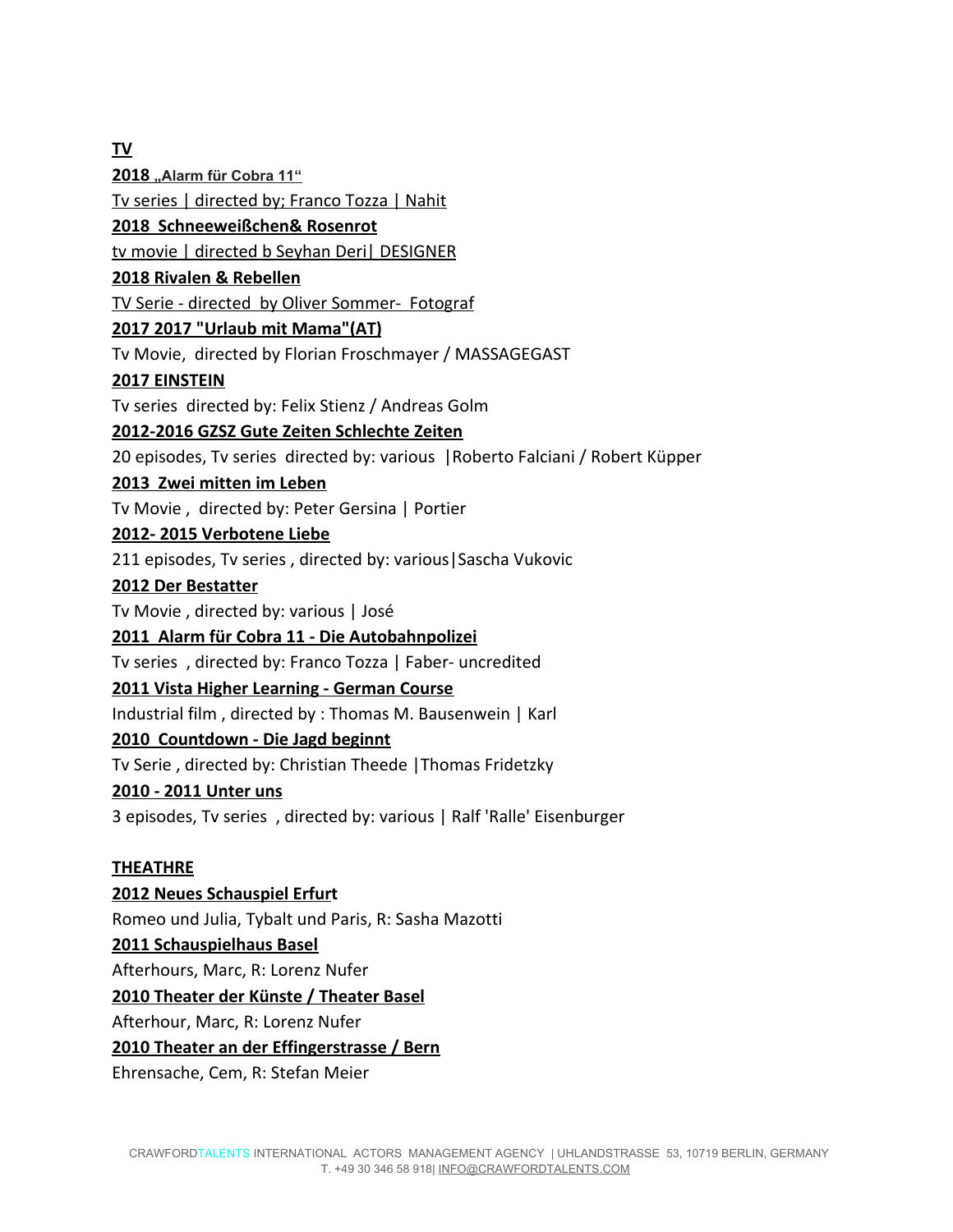# **2009 Theater der Künste** Unter Palmen, Zuhälter, R: Volker Hesse **2009 Theater der Künste Zürich** Die Wiederspänstige Zähmung, Curtis, R: Nele Jahnke

**2008 Theater der Künste** Othello, Othello, R: Mani Wintsch **2008 Theater der Künste** Endstation Sehnsucht, Stanley Kowalski, R: Nele Jahnke

#### **SKILLS**

American Football / Badminton / Baseball / Boxen / Bungee-Jumping / Parachute jumping Paintball /Shooting (gun / shotgun) / Dive with bottle / Thai-boxing / Volleyball

## **LANGUAGES / ACCENTS & DIALECTS**

german (fluent), english (fluent ), Italian ( fluent ) french (basic), spanish ( basic ) swiss german (fluent), NYC american ( fluent) , basel german

**EDUCATION**

2006 - 2011 Zurich University of the Arts

## **DANCE / MUSIC / SINGING**

Hip-Hop - basic knowledge Salsa - Basic knowledge A Capella - basic knowledge Rock / Pop - basic knowledge

## **SPECIAL SKILLS**

Krav Maga/ MMA